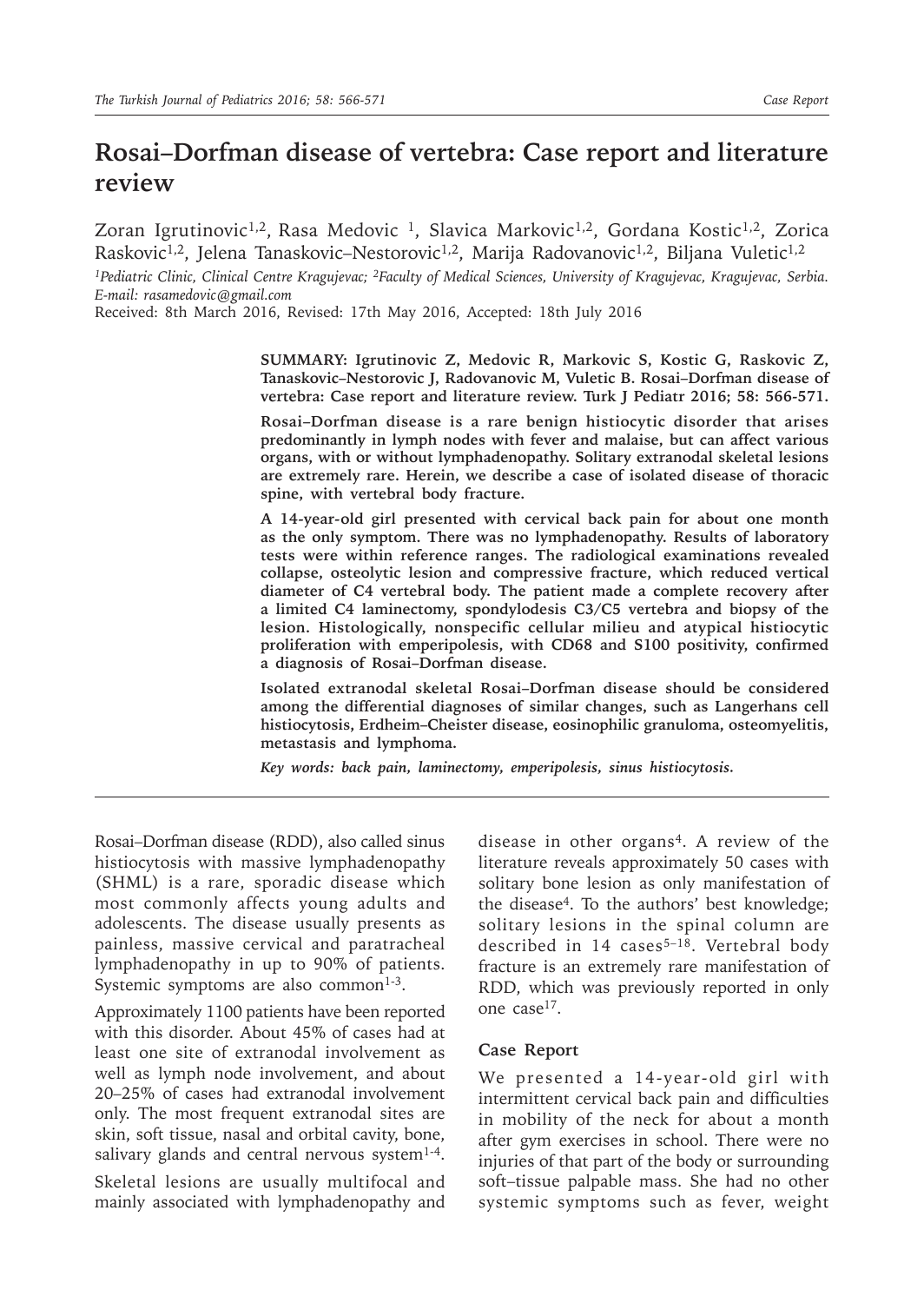loss, chills or malaise. We did not discovered anything relevant from the past medical history. She did not have any surgical interventions before. There was no specific finding on physical and neurological examination. There was no lymphadenopathy. Results of routine hematologic and biochemical laboratory tests include erythrocyte sedimentation rate, C– reactive protein (CRP) and serum total proteins, albumin and immunoglobulins were within normal reference ranges.

A plain radiological examination of the cervical spine revealed physiological lordosis with collapse and osteolytic lesion of C4 vertebra body. The remaining bone structures were without significant changes (Figures 1a and 1b).

Preoperative computed tomography (CT) scan showed modified bone structure with osteolytic lesions of C4 vertebral body, which were extended to the right to processus transversus. Compressive fracture reduced the vertical diameter of the C4 vertebral body and made a deformation of the upper body surface in which the interventricular discus C3/C4 was minimally impacted. There were also mild signs of anteriorly subluxation of C3 vertebral body.

Magnetic resonance (MR) image of cervical spine demonstrated reduced vertical diameter (4 mm) of C4 corpus due to complete spontaneous collapse of C4 vertebral body. In the posterior part of the collapsed vertebral body we identified the vertical fracture crack. The dislocated bone fragment in the dorsomedial direction was narrowing the spinal canal (8 mm) and compressed the spinal cord, but without myelopathy. Based on the intensity of MR signals we could not determine the cause of the collapse with certainty. Intervertebral discus C3–C4 and C4–C5 were intact. The remaining bone structures of the cervical spine and first five thoracic vertebral bodies were without significant changes.

CT of the chest, abdomen and pelvis was performed for preoperative evaluation and showed normal findings.

Corporectomia of C4 with decompression of the spinal canal from anterior side of C3 to C5 vertebral bodies was performed. The removed part of vertebra was sent for histopathologic analysis. Part of the left iliac crest was used for autotransplantation and reconstruction

as spondylodesis C3 to C5 vertebra was performed. She was discharged from hospital at postoperative 10 days without complications and additional medications, except some pain killers.

Histopathologic study of the lesion revealed atypical histiocytic proliferation with focal infiltration of medium to large histiocytes showing emperipolesis (Figures 2a and 2b). Nonspecific cellular milieu (lymphocytes, plasma cells, individual eosinophils and neutrophils) was also present. PAS and Zielhn– Neelsen staining has not proved the existence of microorganisms. Immunochemistry stain showed that these histiocytes were positive for CD68, S–100, Lysozym and CD163, but negative for CD1a. In situ hybridization for EBV it had also showed negative.

Since then, the girl is in good general state with normal physical findings and laboratory analyses. However, after two years, upon one routine control we detected thrombocytopenia without manifested hemorrhagic syndrome. The investigations have verified that it was an immune thrombocytopenic purpura (ITP). On treatment with corticosteroids and i.v. immunoglobulins we achieved partial response. The disease has entered the chronic phase with signs of hemorrhagic syndrome. After a year, splenectomy, was performed but without improvement and after that the girl was treated with protocols of cytostatics and with rituximab, again with partial response. Now, she is in a stable phase of the disease (ITP), without therapy and also without any other complications related to the RDD and submitted to regular examinations by the hematologist in charge.

# **Discussion**

Sinus histiocytosis with massive lymphadenopathy or Rosai–Dorfman disease was first described by Destombes in 1965 and officially classified in 1969 by Rosai and Dorfman19. It is primarily a disease of childhood and early adulthood (mean age 20 years). No specific gender, ethnic, or socioeconomic predilection is encountered<sup>1,2</sup>. Considering its rare occurrence, approximately 1100 patients have been reported with this disorder, many are single case reports or descriptions of a small series of patients.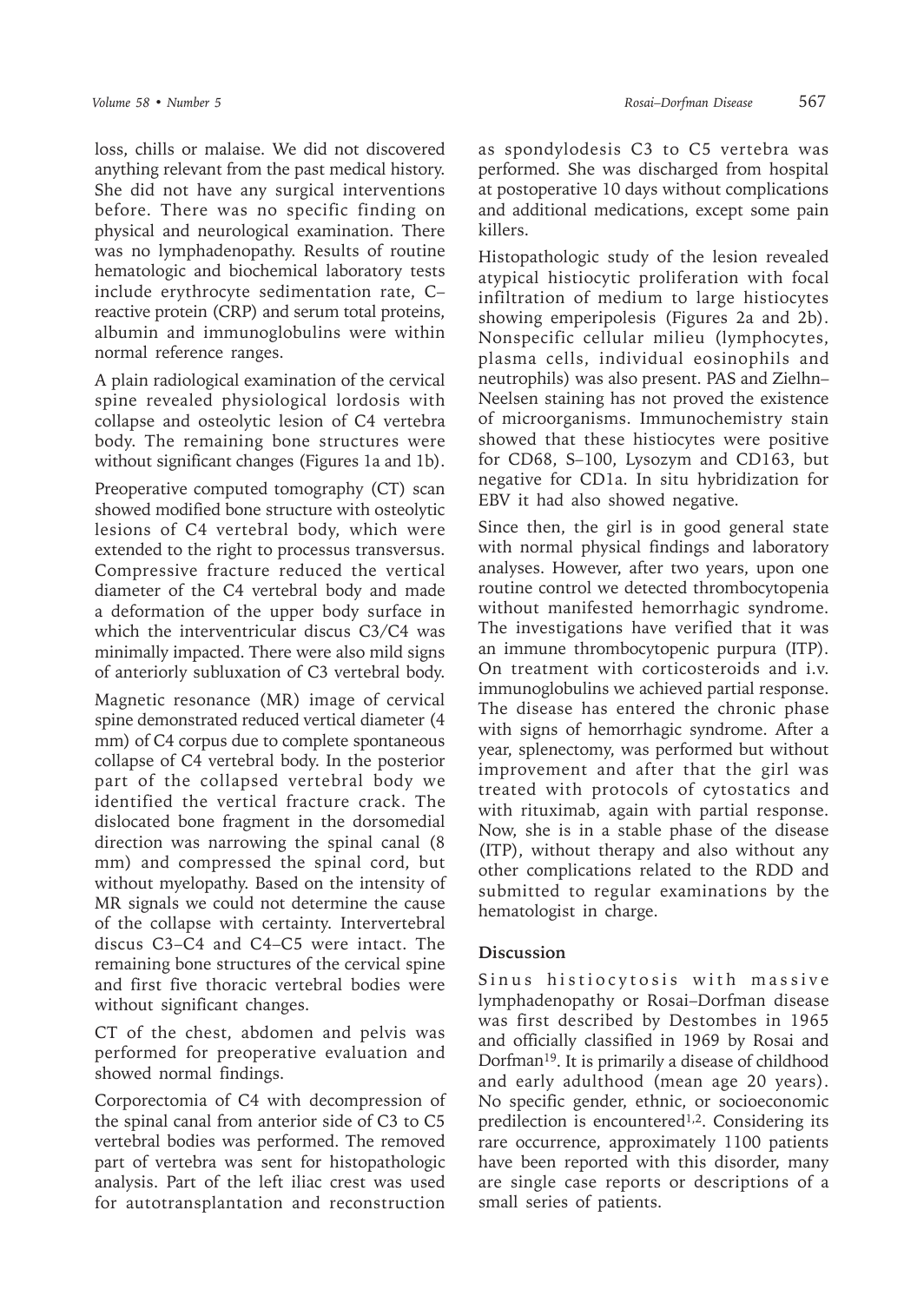

**Fig. 1a and 1b.** Radiological PA and profile findings of cervical spine showed collapse and osteolytic lesion of C4 vertebra body.



**Fig. 2a and 2b.** Nonspecific cellular milieu and histiocytic proliferation with the phenomenon of emperipolesis on the histopathologic preparation of bone biopsy sample.

RDD is characterized by an acquired, idiopathic, nonmalignant proliferation of distinctive histiocytes<sup>3</sup>. Painless, massive, bilateral, symmetric, cervical and paratracheal lymphadenopathy associated with the systemic symptoms (fevers, pain, tenderness, malaise, night sweats and weight loss) represents the most common clinical finding. Axillary, para– aortic, inguinal and mediastinal lymph nodes are also commonly affected. Bone marrow, liver and spleen are usually spared $1-3$ . Besides affecting of the lymph nodes, about 45% of cases had at least one site of extranodal involvement. About 20–25% of cases had extranodal involvement only. The most frequent affecting extranodal sites are skin, soft tissue, nasal cavity and paranasal sinuses (16%); eye, orbit and bone (11%), salivary gland and central nervous system (7%) and significantly rarer oral cavity, kidney, respiratory tract, liver,

tonsil, breast, gastrointestinal tract and heart. Whether nodal and/or extranodal RDD is often under–diagnosed because of a low index of suspicion of this disease<sup>1-4</sup>.

Skeletal lesions are usually multifocal and such involvement is mainly associated with lymphadenopathy and disease in other organs4. Patients with the disease who present with a solitary lesion of bone but without additional clinical manifestations are exceedingly rare and the majority of these patients have been in adults 4,20. A review of the literature reveals approximately 50 cases with solitary bone lesion as the only manifestation of the disease. Lesions arise most frequently in the long bones such as tibia, femur, radius, clavicle, also in the pelvic bones, skull bones, maxilla, mandible and bones of the hands<sup>4,20</sup>.

The present case is a rare example of compression fracture caused by isolated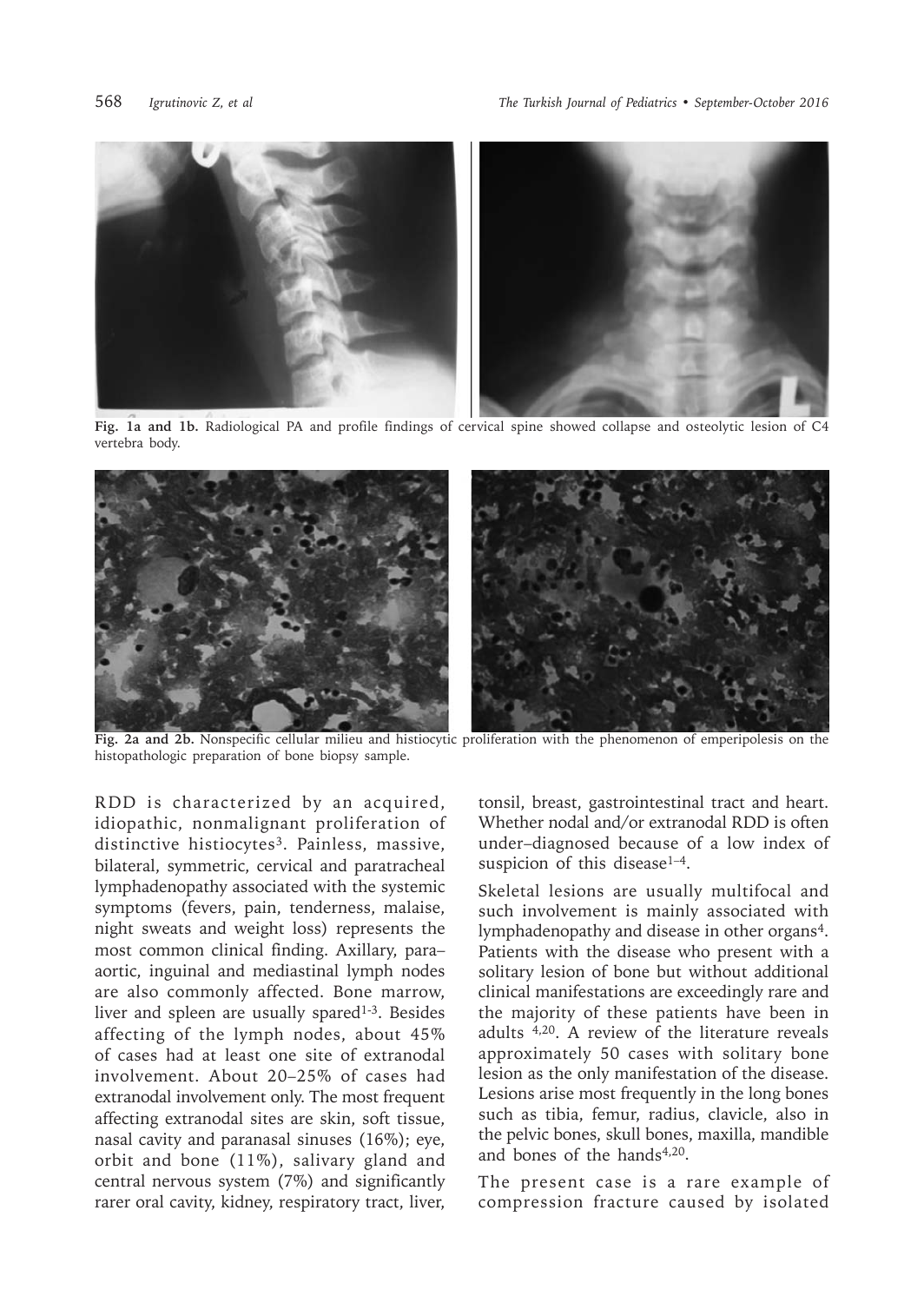| Authors /<br>year                      | Age | $Sex^*$                   | Localization**                                                                                                             | Symptoms                                                                         | Treatment                                                                     | Outcome                              |
|----------------------------------------|-----|---------------------------|----------------------------------------------------------------------------------------------------------------------------|----------------------------------------------------------------------------------|-------------------------------------------------------------------------------|--------------------------------------|
| Chan et<br>al./1985 <sup>5</sup>       | 7   | F                         | C6 vertebral<br>pedicle, C6-<br>T1 epidural<br>mass, cord<br>compression)                                                  | quadriparesis, neck<br>pain, torticolis,<br>difficulty in<br>urination, anorexia | laminectomy                                                                   | stable                               |
| Hollowell et<br>al./2000 <sup>6</sup>  | 71  | M                         | C6-L2 (epidural<br>mass, cord<br>compression)                                                                              | pain, parasthesis,<br>weakness of legs                                           | incomplete<br>resection,<br>steroids                                          | significant<br>neurologic<br>improve |
| Hargett et<br>al./2005 $7$             | 29  | $\mathbf F$               | T5-T9 (epidural<br>mass, cord<br>compression)                                                                              | progressive<br>paraplegia, leg pain                                              | pedicle screw<br>fixation and<br>fusion, radiation                            | stable                               |
| Tubbs et<br>al./2005 <sup>8</sup>      | 13  | M                         | craniocervical<br>junction (epidural<br>mass, cord<br>compression)<br>+ mastoid and<br>parietal bone<br>T9 vertebral body, | neck pain, palpable<br>neck mass, sinusitis,<br>mastoiditis                      | partial resection,<br>steroids,<br>antimetabolite<br>therapy                  | stable                               |
| Al-Saad K<br>et al./2005 <sup>9</sup>  | 17  | M                         | epidural mass<br>$T8-T10$ (cord<br>compression) +<br>tibia                                                                 | back pain, weakness<br>of legs                                                   | steroids,<br>laminectomy                                                      | stable                               |
| Robert et<br>al./2006 <sup>10</sup>    | 23  | F                         | Sacrum                                                                                                                     | Τ                                                                                |                                                                               |                                      |
| Huang et<br>al./2007 <sup>11</sup>     | 31  | F                         | T6-T8 (epidural<br>mass, cord<br>compression)                                                                              | paraparesis, back<br>pain, difficulty in<br>urination. relapsing<br>uveitis      | laminectomy                                                                   | stable                               |
| Gupta et<br>al./2008 <sup>12</sup>     | 16  | M                         | T12 vertebral<br>body                                                                                                      | back pain, leg<br>numbness, soft<br>tissue mass                                  | laminectomy                                                                   | stable                               |
| Jing et<br>al./2008 <sup>13</sup>      | 51  | F                         | T11 vertebral<br>body (cord<br>compression)                                                                                |                                                                                  | Fine-needle<br>biopsy                                                         | Γ                                    |
| Abou-Zeid<br>et al./2010 <sup>14</sup> | 24  | M                         | T4-T7 (epidural<br>mass, cord<br>compression)<br>later T8/9                                                                | progressive spastic<br>paraparesis                                               | laminectomy,<br>later subtotal<br>resection with<br>pedicle screw<br>fixation | significant<br>neurologic<br>improve |
| Raslan et<br>al./2011 <sup>15</sup>    | 57  | F                         | T9 (vertebral<br>body, cord<br>compression) +<br>maxillary sinus                                                           | back and chest pain                                                              | laminectomy,<br>radiotherapy                                                  | stable                               |
| Parmar et<br>al./2013 <sup>16</sup>    | 64  | M                         | C6 vertebral body                                                                                                          | pain, weakness of<br>limbs, parasthesis                                          | laminectomy                                                                   | stable                               |
| Kim et<br>al./201417                   | 15  | M                         | T12 vertebral<br>body (fracture)                                                                                           | back pain                                                                        | laminectomy                                                                   | stable                               |
| Sciacca et<br>al./2015 <sup>18</sup>   | 75  | $\boldsymbol{\mathrm{F}}$ | T10 vertebral<br>body (cord<br>compression)                                                                                | Paraparesis,<br>weakness of limbs,<br>parasthesis                                | Steroids, hemi -<br>laminectomy                                               | stable                               |

**Table I.** Reported Cases of Extranodal Rosai–Dorfman Disease Localized in the Spinal Column Without Lymphadenopathy

 $*\mathsf{F}$  – female, M – male  $*\mathsf{C}$  – cervical, T – thoracal, L – lumbal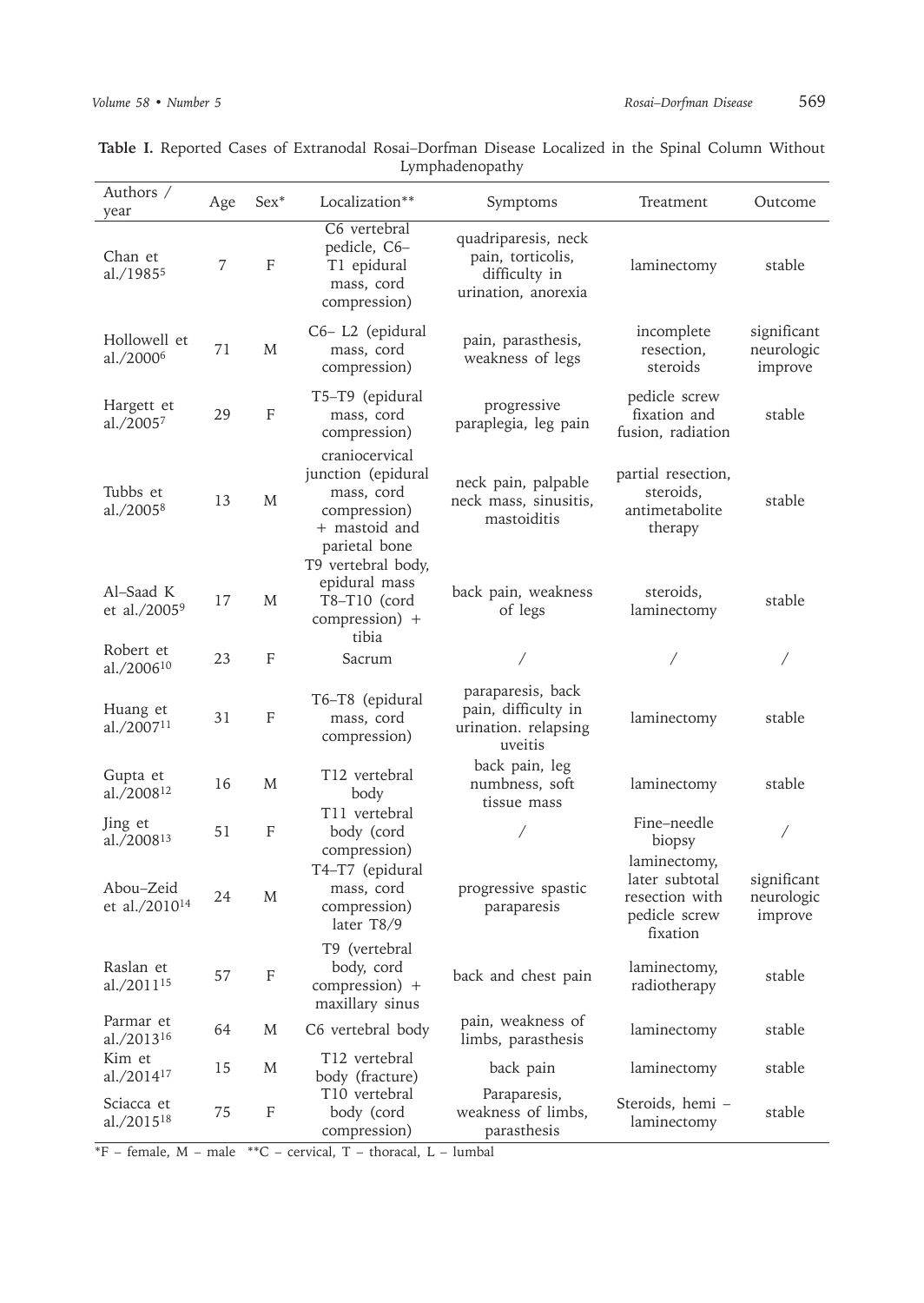extranodal RDD involving the cervical spine without lymphadenopathy and other symptoms. To the authors' best knowledge, solitary lesion in only one vertebral body or vertebral pedicle is described in ten cases<sup>5, 8-10, 12, 13, 15-18</sup>, of which in three cases with lesions in other parts (mastoid/parietal bone, tibia, maxillary  $sinus)$ <sup>8,9,15</sup>. In three of these cases solitary lesion in one vertebral body is associated with an epidural mass<sup>5,8,9</sup>. Solitary epidural lesion alongside several vertebral bodies is described in another four cases6,7,11,14. Vertebral body fracture is an extremely rare manifestation of RDD, which was previously reported in only one case17. Only 5 cases were described in childhood<sup>5,8,9,12,17</sup> and it is interesting that the same number was recorded in the age group over 50 years6,13,15,16,18. In Table I, we presented the comparison of all cases of isolated RDD localized in the spinal column. Also, there have been few cases described of intraspinal or intradural involvement, but they did not take into comparison.

Spinal involvement is mostly causing neurologic deficit due to spinal cord compression<sup>5-9,</sup> 11, 13-15, 18. Treatment is also individual. Prognosis of primary osseous RDD is good, although there is no consensus within the medical community for effective treatment. In most cases a neurosurgery intervention, was sulficient while in others it was necessary to administered systemic corticosteroids, radiation therapy and/or chemotherapy (vinca alkaloids or 6–mercaptopurine and oral methotrexate) $1-3$ .

RDD shows a variety of imaging manifestations. These lesions are typically intramedullary osteolytic, with either poorly or sharply defined margins, rarely mixed lytic sclerotic or sclerotic. That can be confused radiographically with Langerhans cell histiocytosis (LCH), eosinophilic granuloma or other lymphocyte proliferative diseases. The differential diagnosis also includes bacterial osteomyelitis, fungal infections such as histoplasmosis, metastasis and lymphoma. Other conditions varying from benign to malignant such as giant cell tumor, granulomatous diseases, fibrous dysplasia and Ewing sarcoma/primitive neuroectodermal tumors (PNET) have also been described in the differential3, 21.

Juvenile Xanthogranuloma (JXG) and Erdheim– Cheister disease (ECD) are, like RDD, types of non–langerhans histiocytosis and share some pathological and immunohistochemical features with RDD1. Clinically, JXG is a pediatric histiocytosis characterized mainly by xanthomatous skin lesions, but vertebral involvement is rarely seen. On the other hand, ECD is a rare manifestation in childhood and involves multiple organs, with symmetrical long bone involvement, but atypical vertebral involvement with neurological symptoms in children has been described in the literature $^{22}$ . These entitles should also be taken into consideration in the differential diagnosis.

There is no specific serological marker for diagnosis. However, patients have an elevated erythrocyte sedimentation rate, leukocytosis with neutrophilia and hypergammaglobulinemia in up to 90%1-3. Our case during active disease had laboratory analysis in the normal range.

Diagnosis of extranodal skeletal RDD rests entirely on biopsies and pathohistological examinations. The most useful immunohistologic marker for SHML histiocytes is the expression of the S100 protein. SHML histiocytes express pan–macrophage antigens (CD68, HAM 56, CD14, CD64, CD15), antigens associated with phagocytosis (CD64), lysosomal activity (lysozyme, alpha–1–antitrypsin) and immune activation (transferring receptor, interleukin–2 receptor). Only rare CD1a positive cells are found in SHML<sup>1-3</sup>. Vertebral involvement and collapse of the vertebral body is a common condition in LCH. Considering that CD1a is a diagnostic marker for LCH, but at times may be false negative and very rarely negative; in unclear cases the determination of langerin (CD207) positivity is important for definitive diagnosis of LCH23. Langerin expression was not done in our case for technical reasons.

Some authors claim that RDD represents the immune deregulatory process. Autoimmune hemolytic anemia as the most frequent immune dysfunction, and polyarthralgia, rheumatoid arthritis, glomerulonephritis and diabetes mellitus are known to complicate SHML1- 3. Immune thrombocytopenic purpura has not yet been described in the literature as a complication of RDD. However, we cannot claim with certainty that this autoimmune process is associated with the underlying disease and ITP should not be considered as